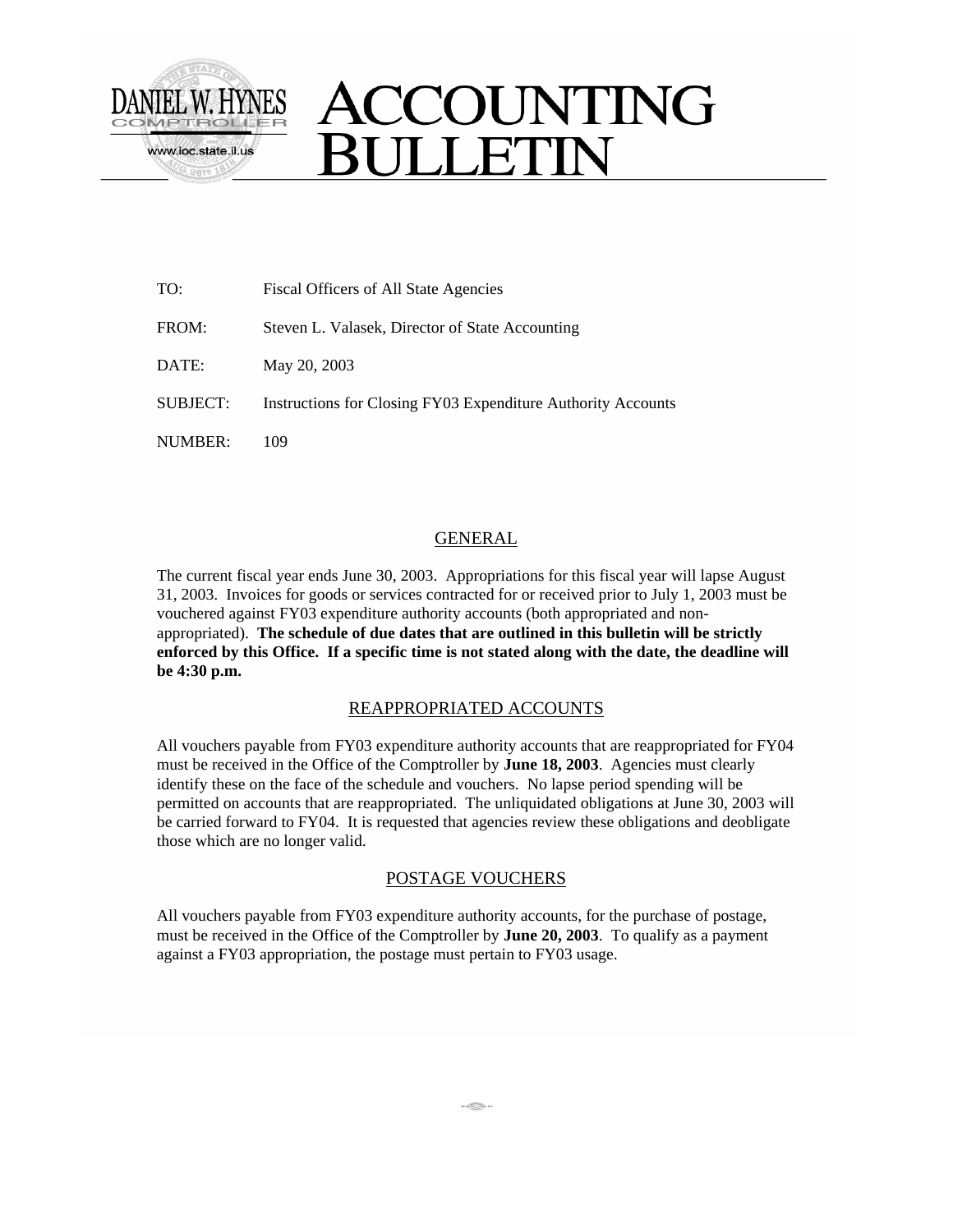#### UTILITY BILLS

Agencies should continue the past practice of allocating utility bills that cover portions of June and July. Agencies have the option of either prorating utility bills to the proper month based upon the number of days service was provided, or charging the bill to the month and appropriate fiscal year which had the majority of serviced days. Once an option is chosen, it must be continued in all subsequent fiscal years.

#### TELEPHONE BILLS

Telephone bills contain an advance charge for monthly service and charges for toll calls made the previous billing period. Agencies have the option of charging the entire bill according to the fiscal year the vendor's invoice date falls within, or allocating the advance charges according to billing date and the toll call charges according to actual toll call date. Once an option is chosen, it must be continued in all subsequent fiscal years.

# TRAVEL

Where travel at fiscal year end crosses into the new fiscal year, agencies have the option of charging all travel expenses incident to a specific trip to the fiscal year in which the travel began, or of allocating the expenses according to the days traveled in each fiscal year utilizing separate vouchers. Once an option is chosen, it must be continued in all subsequent years.

#### LAPSE PERIOD – VOUCHERS

From July 1, 2003 through August 31, 2003, all paper vouchers and schedules must be stamped or otherwise marked as either "FY03" or "FY04" to clearly designate the fiscal year. The fiscal year indicator should be placed on the upper right-hand corner of each voucher and schedule. For paperless vouchers, "FY03" or "FY04" should be placed on the agency tape balance report. All paper vouchers covering goods or services to be paid from FY03 expenditure authority accounts during the lapse period should be stamped in a prominent place, "Contracted for Prior to July 1". For paperless vouchers, the statement "Contracted for Prior to July 1" should be stamped on the agency tape balance report. ALL TRANSACTIONS SUBMITTED ON A TAPE MUST BE FROM ONE FISCAL YEAR.

Lapse period expenditures are limited to those liquidating liabilities for goods and services contracted for prior to July 1, 2003.

Vouchers for service must contain beginning and ending dates of service. Vouchers for purchases must contain order date(s) or received date(s). All vouchers must contain a Proper Billing Date, if applicable.

All vouchers payable from FY03 expenditure authority accounts must be received in the Office of the Comptroller by **August 21, 2003**.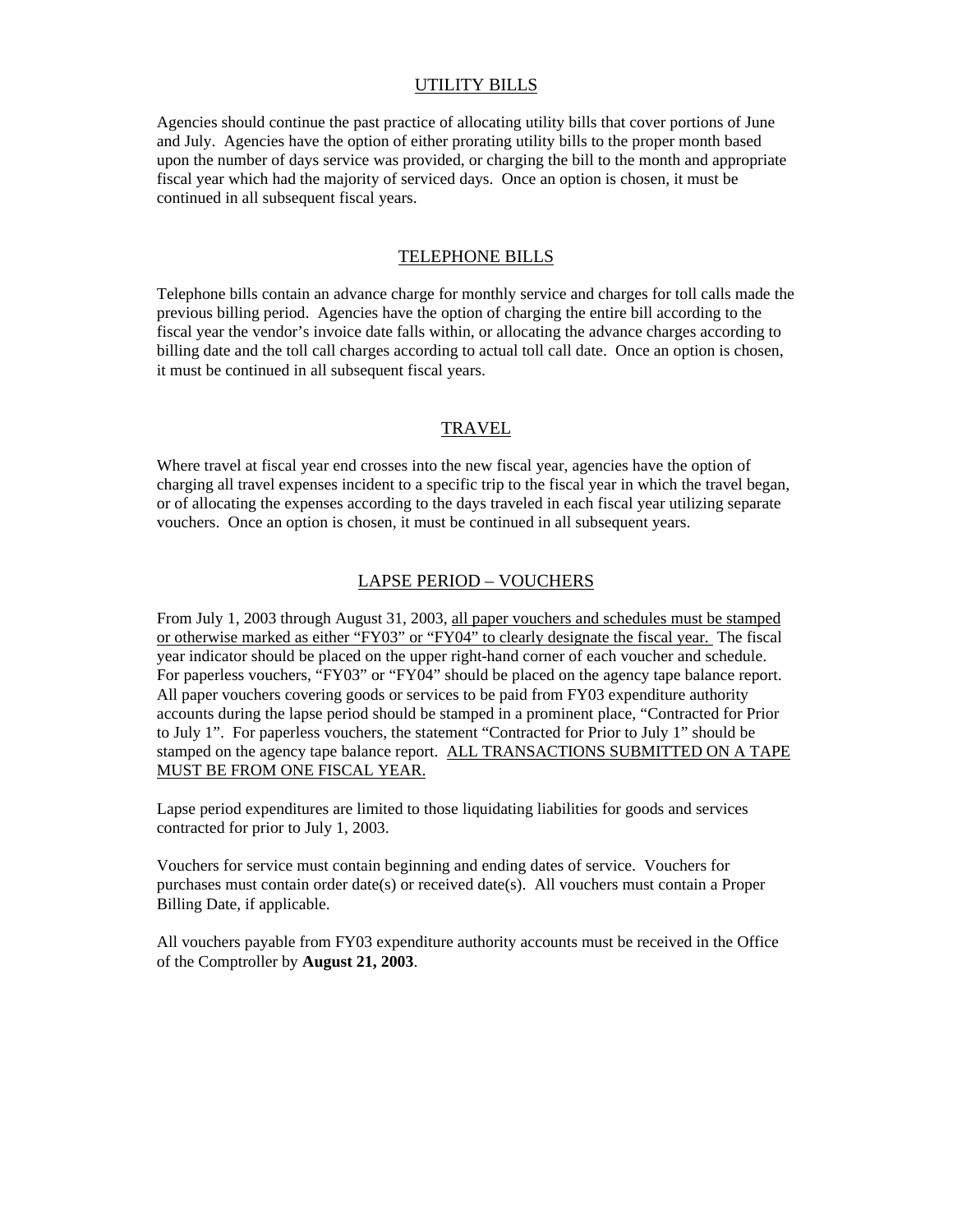# PROFESSIONAL OR ARTISTIC VOUCHERS

Any service which involves professional or artistic skills, or any personal services by an employee whose compensation is subject to income tax withholding (including contractual employees) must be performed by June 30, 2003 to be charged against the FY03 appropriation.

Any voucher for professional or artistic skills, or personal services submitted with a service date beyond June 30, 2003 will be ineligible for payment from FY03 and will be returned to the agency.

# LAPSE PERIOD – OBLIGATIONS

From July 1, 2003 through August 31, 2003, all contract related documents must be stamped or otherwise marked as either "FY03" or "FY04" to clearly designate the fiscal year. The fiscal year should be placed on the upper right-hand corner of the document.

Obligations established against FY03 expenditure authority accounts after June 30, must represent liabilities outstanding at June 30, 2003 (i.e., financial obligations for goods or services contracted for or received prior to July 1, 2003). In addition, all FY03 CODs filed after June 30 should be stamped "Contracted for Prior to July 1".

Outstanding obligations at June 30, 2003 may be canceled or decreased during the lapse period. Outstanding obligations representing actual contractual liabilities may be decreased or canceled only if such notice is accompanied by a contract amendment reflecting the corresponding decrease or cancellation. Contractual liabilities may also be increased during the lapse period as long as the increase is relevant to the original contract and is accompanied by a contract amendment executed prior to July 1, 2003 increasing the contract amount.

All obligation establishments, increases, decreases and cancellations that affect FY03 processing, must be received in the Office of the Comptroller by **August 15, 2003**.

# LAPSE PERIOD – TRANSFERS

All 3% transfers that affect FY03 processing must be received in the Office of the Comptroller by **August 22, 2003**. All Expenditure Transfers that affect FY03 processing must be received in the Office of the Comptroller by **August 18, 2003**.

## FY04 VOUCHERS AND OBLIGATIONS

Expenditures for goods and services contracted for after June 30, 2003 must be charged against FY04 expenditure authority accounts and cite obligations established in the FY04 accounts.

#### **All transactions submitted on a tape must be from one fiscal year.**